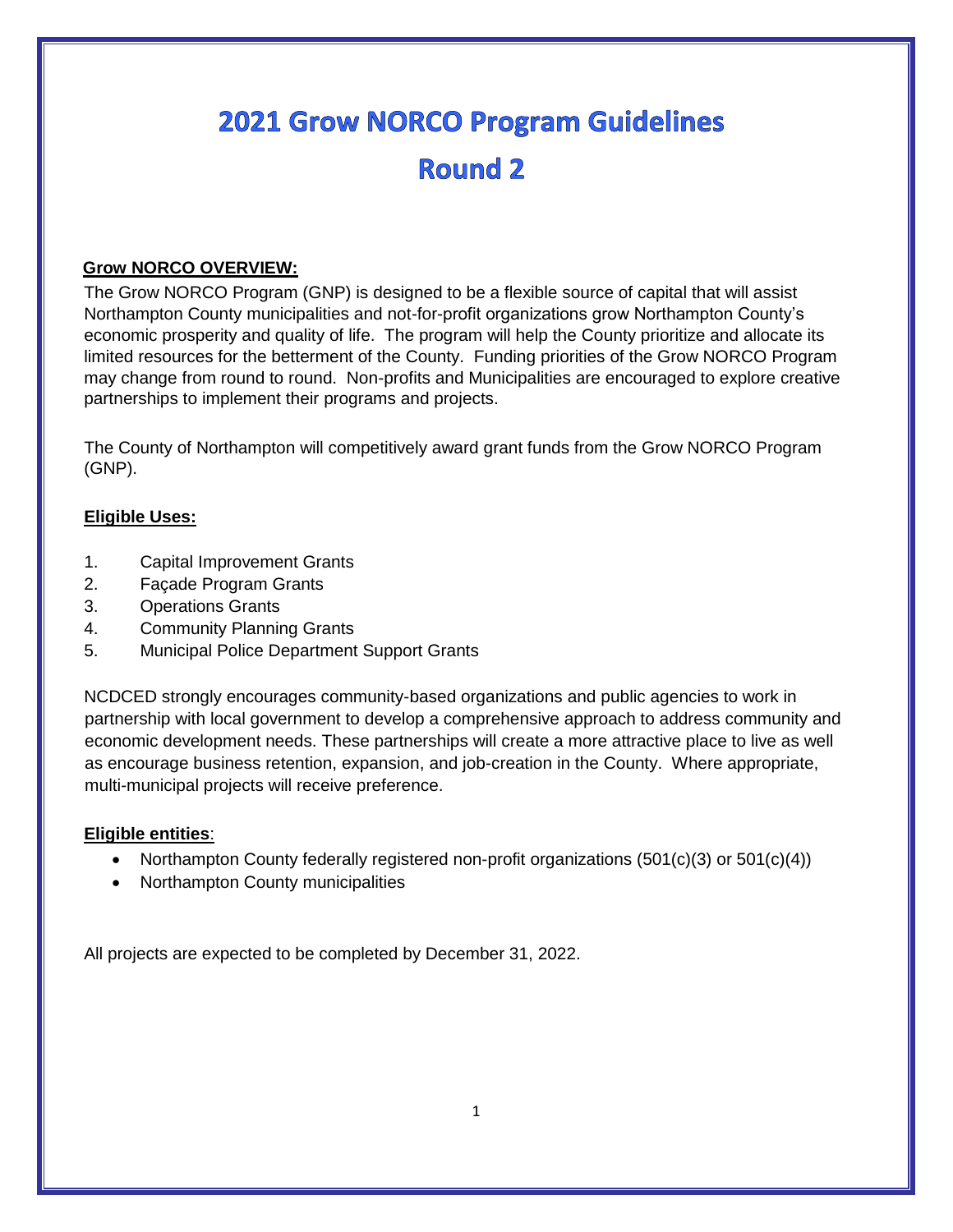# **APPLICATION OVERVIEW**

On average, eligible entities can apply for \$50,000 per application/project. The County reserves the right to fund proposals at higher or lower amounts at its sole discretion.

A minimum match of \$1 cash for every \$1 granted is required for Capital Improvement, Façade Program Implementation, and Operational grant applications.

A minimum match of \$1 cash for every \$2 granted is required for Planning and Municipal Police Department Support grant applications.

Applications with a match source exceeding the minimum requirement will be considered more competitive. The match requirement for organizations with operating budgets of less than \$350K may be waived at the discretion of the County.

# **APPLICATION SCHEDULE**

- Funding Announcement late July/early August 2021
- Application/Proposals Due Friday, September 10, 2021 by 4:00 p.m.
- Anticipated funding award approvals October 2021

# **APPLICATION REVIEW**

*All grants will be awarded based on a competitive review process. Eligible Projects will meet the Grow NORCO Guidelines and Application Requirements found below. The projects that can most effectively address the following criteria will receive preference*:

|                         |                                         |                                                                                                                                                                                                                                                                                             | <b>Scoring</b> |
|-------------------------|-----------------------------------------|---------------------------------------------------------------------------------------------------------------------------------------------------------------------------------------------------------------------------------------------------------------------------------------------|----------------|
| <b>Scoring Criteria</b> |                                         |                                                                                                                                                                                                                                                                                             | Weight         |
|                         | <b>Project Need &amp;</b><br>Approach   | A clear need and approach is defined in the project narrative. The<br>project narrative should answer at a minimum who is being served,<br>why the funding is needed and how it will be used.                                                                                               | 50%            |
| 2                       | <b>Budget</b>                           | The budget is clear and reasonable. The cost estimates are from<br>a credible source.                                                                                                                                                                                                       | 25%            |
| 3                       | <b>Match</b>                            | The project meets and/or exceeds the match criteria and the<br>match source is clearly identified. The match source is identified<br>and the status documented as being secured or applied for at the<br>time of application.                                                               | 10%            |
| 4                       | Leverage                                | The project is leveraging additional funds and/or resources.                                                                                                                                                                                                                                | 5%             |
| 5                       | <b>Project Timeline</b><br>and Capacity | The applicant has demonstrated the capacity to complete the<br>project within the identified timeline. The timeline is reasonable<br>and the project has all approvals, permits, sub-contracts,<br>personnel, funding, etc. in place and ready for implementation<br>upon funding approval. | 10%            |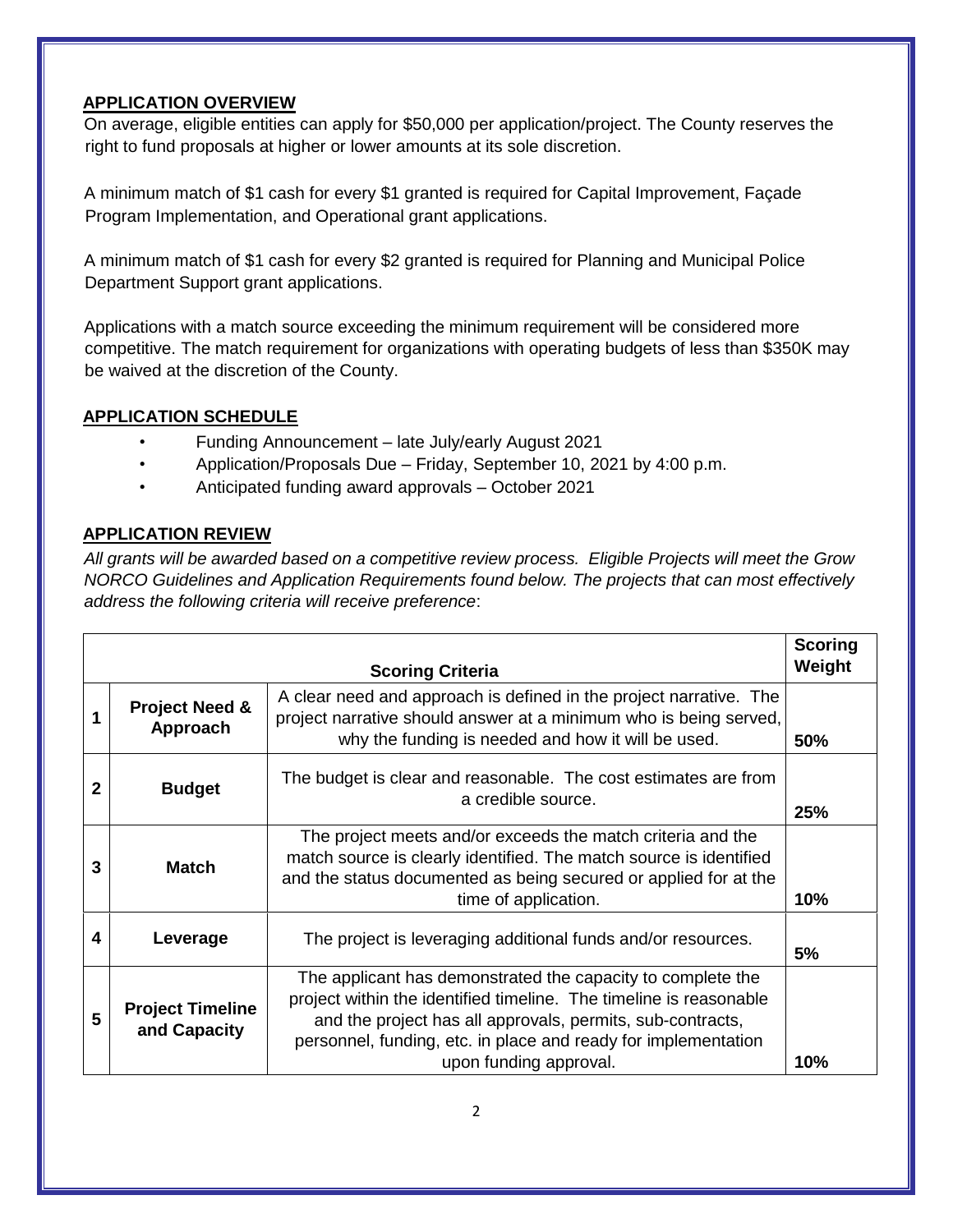# **APPLICATION PROCEDURES**

Please visit the NCDCED Grant and Loan Programs web page at

<https://www.northamptoncounty.org/CMTYECDV/Pages/Apply-for-Funding.aspx> and download all applicable documents associated with the funding announcement. In addition, **all applicants are required to register in the NCDCED County Relationship Manager (CRM)** if applicant has not previously registered and submitted electronic applications through the web. [PLEASE CLICK HERE](https://web.northamptoncounty.org/DCEDForms/views/Login.html)  [TO REGISTER.](https://web.northamptoncounty.org/DCEDForms/views/Login.html) For new registrants, within 1-2 business days you may upload and submit your electronic application forms through the CRM application. Previous registrants may log-in to CRM and apply immediately. Click on the apply button located next to the applicable funding program on the NCDCED Grant and Loan Programs web page to access the CRM application.

**The deadline for submitting a full application is Friday, September 10, 2021 at 4:00 p.m**. Incomplete applications will not be reviewed. Questions about the application process and guidance on eligibility can be directed to Sarah Ortiz at 610-829-6308 or [sortiz@northamptoncounty.org.](mailto:sortiz@northamptoncounty.org)

# **PROGRAM CONDITIONS**

- Grants are awarded based on merit and are subject to the availability of funds.
- Funds are released on a reimbursement basis only.
- Eligible applicants may submit multiple requests.
- Applicants are urged to have contingency plans should they not receive their entire grant request.
- All items submitted in the Application and as requested by NCDCED will become part of the binding grant agreement between the recipient and the County of Northampton.
- All projects funded under this announcement must be completed by December 31, 2022.

# **REPORTS**

Grantees are required to submit Semi-Annual Performance and Financial Reports to NCDCED. Disbursement of funds and future grant awards are contingent upon the timely submission of these reports. At project completion, a close-out report is required. Reports must be submitted on NCDCED provided report forms.

NCDCED may conduct onsite monitoring at any point during the grant agreement term and/or at the completion of the project.

PAST/ CURRENT GROW NORCO RECIPIENTS WITH OVERDUE REPORTS MAY NOT BE ELIGIBLE TO APPLY FOR FUNDING.

# *Questions and concerns may be directed to:*

Sarah Ortiz, Community and Economic Development Specialist Phone: 610-829-6308 Email: [sortiz@northamptoncounty.org](mailto:sortiz@northamptoncounty.org)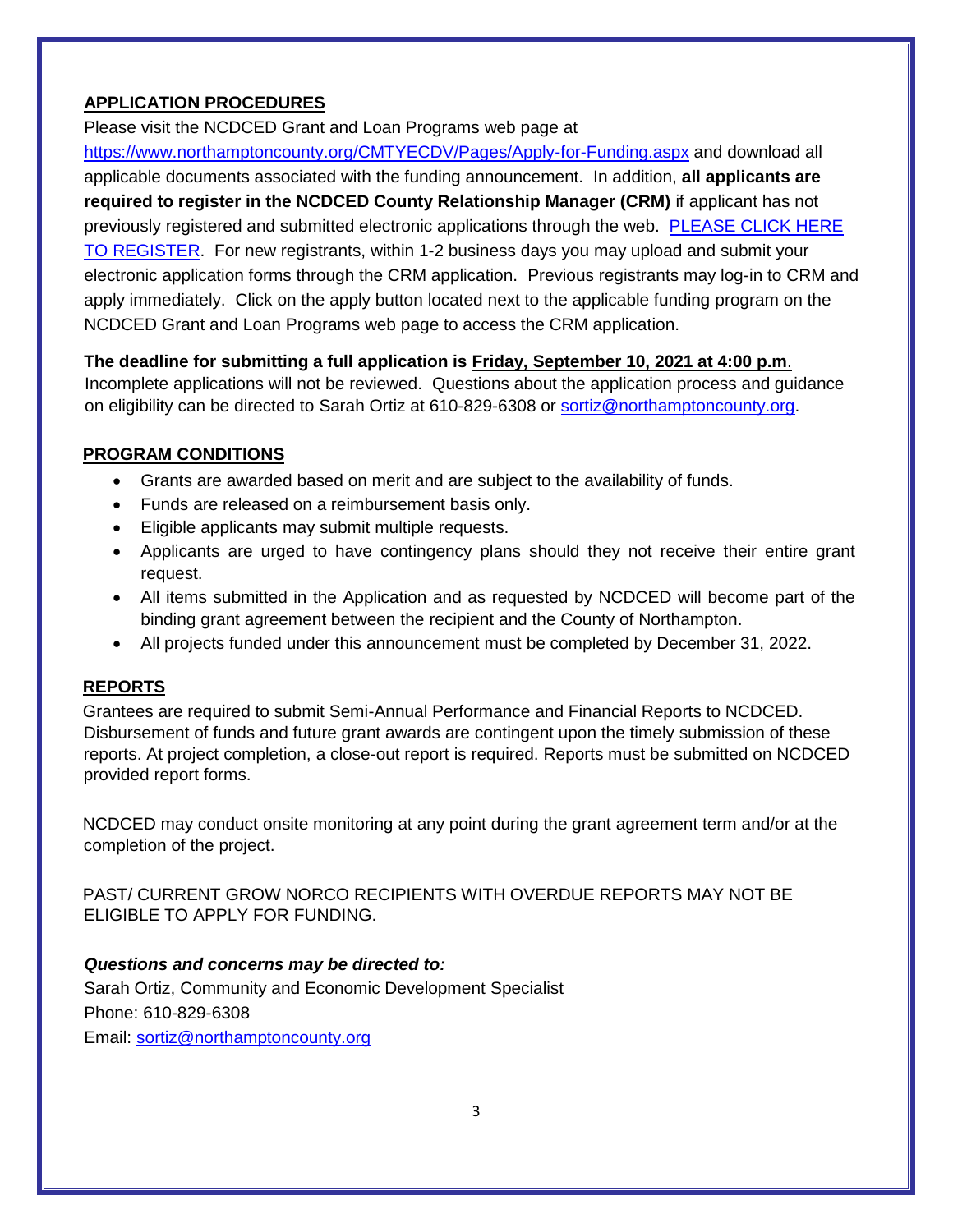# **GROW NORCO GRANT GUIDELINES**

# **1.** *CAPITAL IMPROVEMENT GRANTS*

#### OVERVIEW

Capital Improvement Grants are available for a variety of development projects to help eliminate decline, provide gap financing or "seed" funding to leverage additional funds for capital projects. NCDCED will review each proposal on its own merit and determine whether it clearly serves a public purpose, has strong financial commitments, is part of a cooperative partnership, and is ready to go. Typical projects involve some type of capital improvement associated with implementing a specific revitalization strategy or capital improvement plan up to \$50,000.

# EXAMPLE PROJECTS

- Public Infrastructure Improvements
- Community Facilities
- Curb and Sidewalk replacement
- Installation of Public Art
- Streetscape Amenities i.e. Planters, Benches, Bike Racks
- Signage
- Park Improvements
- Parking Lot Improvements

# CAPITAL IMPROVEMENT GRANT REQUIREMENTS

- Projects must serve a public purpose.
- \$1 cash match for every \$1 granted.
- 50% of the required match can be documented in-kind services or goods.
- Applications are enhanced in the competitive review when match is provided above the required amounts.
- *Proof that match funds were secured and expended will be required for project close-out under the grant agreement.*
- Projects must be associated with a specific revitalization strategy or capital improvement plan.
- Costs incurred prior to agreement term of grant award are typically not eligible expenses.

# **2.** *FAÇADE PROGRAM GRANTS*

# **OVERVIEW**

The Façade Program Grant is designed to stimulate private investment in properties, foster an attractive environment and preserve the architectural heritage of properties. Successful applicants will be awarded funding up to \$50,000 that they will in turn grant out to property owners in a targeted area on a competitive basis.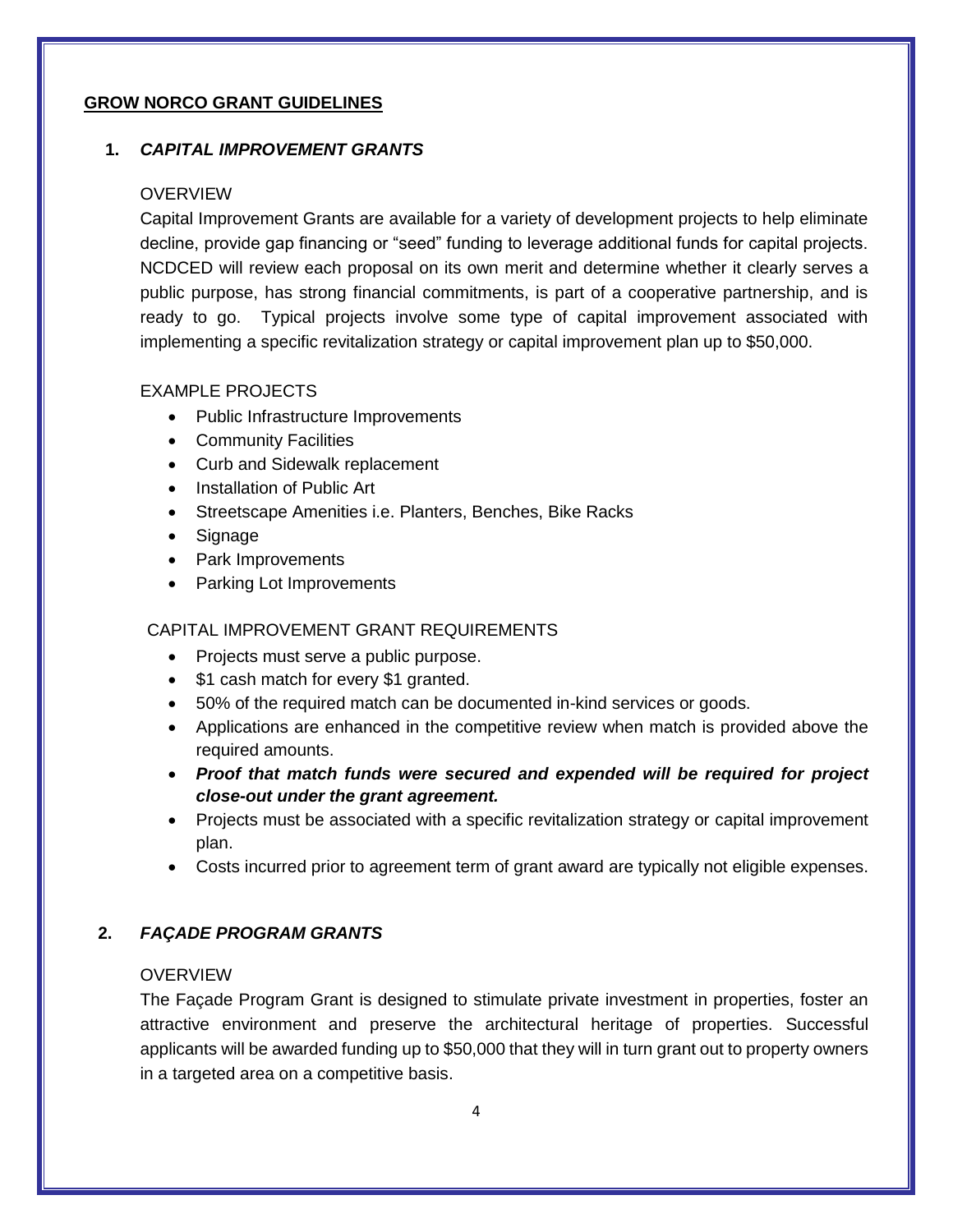# ELIGIBLE ACTIVITIES

The following activities are eligible for reimbursement:

- Sign Programs (storefronts)
- Exterior Paint Programs
- Design Assistance
- Building Façade Improvements/Rehabilitation (residential and commercial)

# FAÇADE PROGRAM GRANT FUNDING REQUIREMENTS

- Grants are for exterior building improvements in a targeted downtown or neighborhood.
- Façade Grant limit is \$10,000 per property (home or store front).
- \$1 dollar cash match for every \$1 granted.
- 50% of the required match can be documented in-kind services or goods.
- Must include private equity from property owner or tenant for each commercial property assisted.
- *Proof that match funds were secured and expended will be required for project close-out under the grant agreement.*
- A strong demand for façade funding must be documented in the application.
- Applicant must be able to demonstrate administrative capacity to effectively run the program
- Applicant must submit façade design guidelines and procedures for approval by NCDCED.
- Costs incurred prior to the agreement term of the grant award are not eligible expenses.

# **3.** *OPERATIONS GRANTS*

# OVERVIEW

Grants are available to fund operations and staff positions that support new or existing community and economic development efforts. Programs with clearly defined goals and objectives that include measurable outcomes will receive priority. Funds will be targeted toward new efforts and are not intended to be an ongoing source of funds to support operations. It is uncommon for an entity or an organization to be funded if they received an award the previous year. **Applicants are encouraged to contact DCED to discuss.**

# $FXAMPI$  F PROJECTS:

- Funding to support a downtown manager
- Regional code enforcement officers
- Assistance toward a specific marketing campaign
- Program Advertising
- Initiatives that reduce or eliminate blight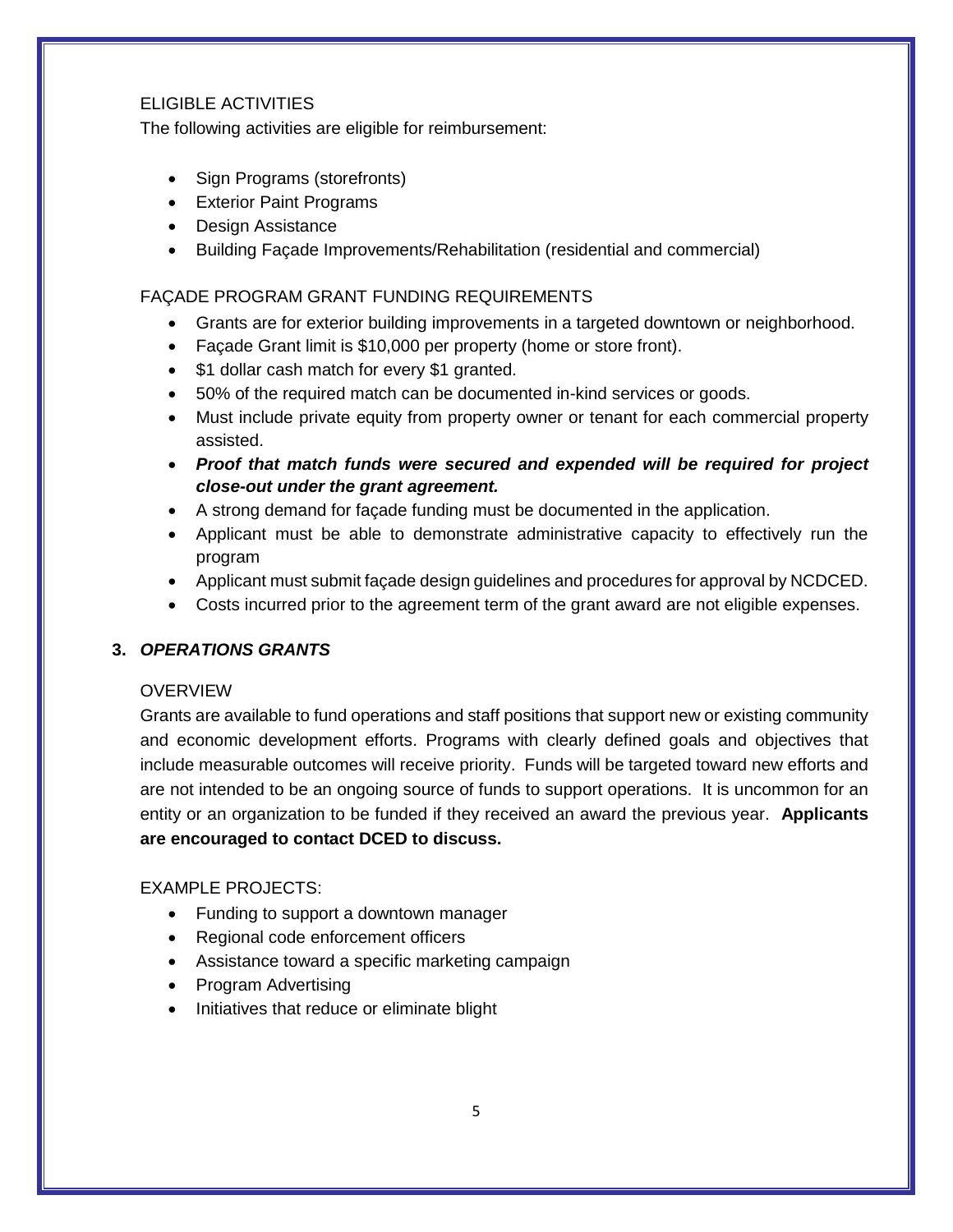#### OPERATIONS GRANT REQUIREMENTS

- \$1 dollar match for every \$1 dollar granted.
- 50% of the required match can be documented in-kind services or goods.
- Applications are enhanced in the competitive review when match is provided above the required amounts.
- *Proof that match funds were secured and expended will be required for project close-out under the grant agreement.*
- Costs incurred prior to agreement term of grant award are not eligible expenses.

# *4. COMMUNITY PLANNING GRANTS*

# OVERVIEW:

Planning grants are available to communities that desire to evaluate the ramifications and/or address a particular need, address a circumstance within a community, undertake a study relevant to an identified need within a community or study the results of implementing a specific activity. Applicants may apply for assistance to develop planning applications to work toward a state or federal designation status.

# EXAMPLE PROJECTS:

- Funding to assist a community to develop the Four Point Plus Sustainability Approach (Main Street), or an alternative approach with the specific goal to revitalize the downtown.
- Funding to assist a community to develop the Five Point Plus Sustainability Approach (Elm Street), or an alternative approach with the specific goal to revitalize a neighborhood.
- Planning for the establishment of a special incentive zone or district i.e. Neighborhood Improvement District (NID), Business Improvement District (BID) Tax Increment Financing (TIF) Local Economic Revitalization Tax Assistance (LERTA) etc.
- Funding to assist a community to obtain some other state or federal designation to assist the community's revitalization efforts.
- Funding to carry out a business development survey in preparation of a business development strategy.
- The development of a Downtown Parking Analysis and Management Plan.
- The development of a Complete Streets Plan to address downtown circulation issues.
- Soft costs such as architectural, engineering and/or legal fees, consulting, etc. needed to implement the construction of a project that has secured funding. Evidence of secured funding must be provided.
- **Site Reuse Studies**
- Market Studies
- Multi-municipal Planning Studies (traffic, storm water, regional services etc.)
- Concept & Design of Public Improvements
- Capital Improvement Plans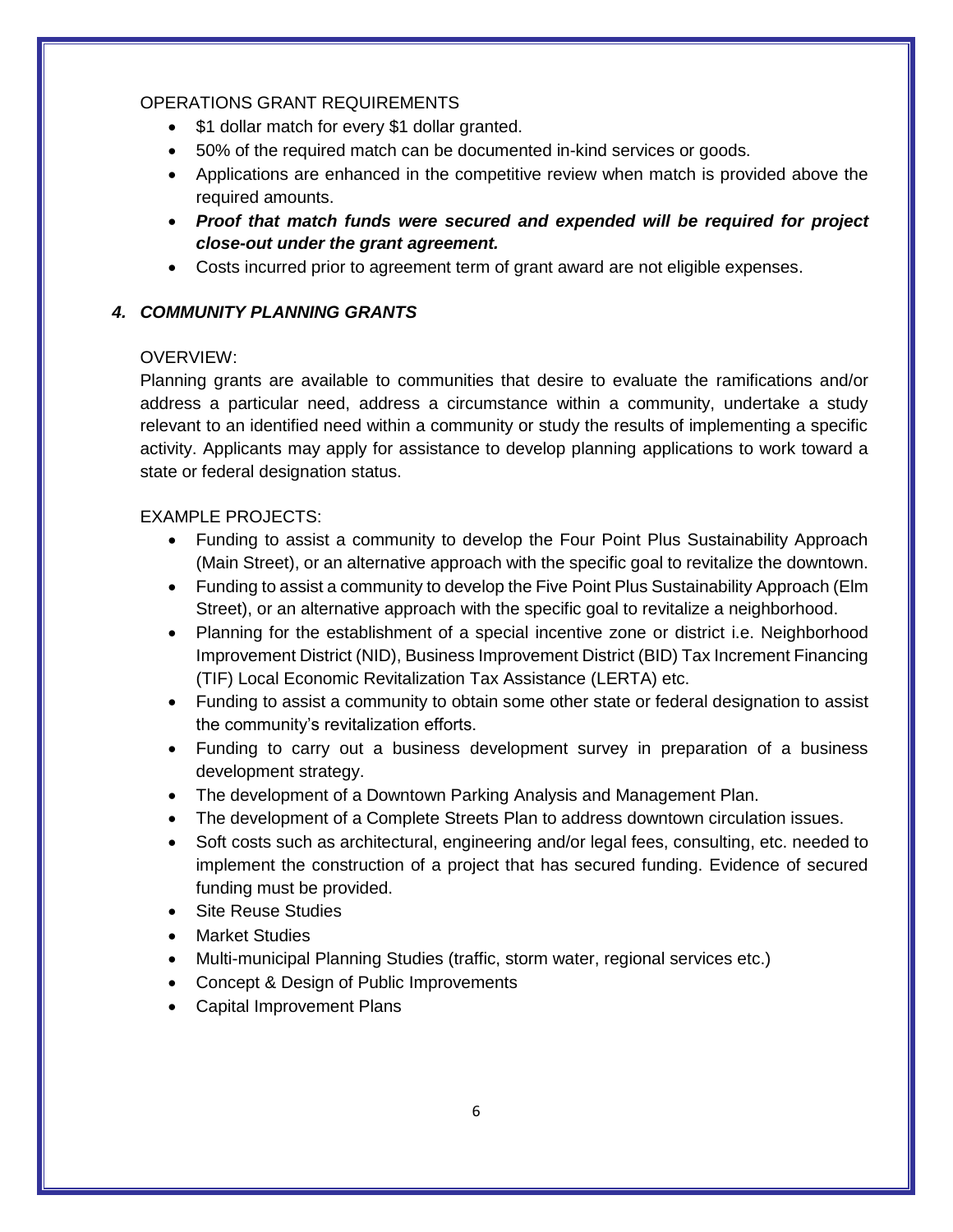#### PLANNING GRANT REQUIREMENTS

- Generally a match of \$1 dollar for every \$2 dollars granted is required except as described below.
- 50% of the required match can be documented in-kind services or goods.
- Applications are enhanced in the competitive review when match is provided above the required amounts.
- *Proof that match funds were secured and expended will be required for project close-out under the grant*
- A fee to administer the planning grant by the applicant is not an eligible expense unless approved by NCDCED.
- Costs incurred prior to the agreement term of the grant award are typically not eligible expenses

# *5. MUNICIPAL POLICE DEPARTMENT SUPPORT GRANTS*

# **OVERVIEW**

Grants are designed to assist municipalities support their police departments by providing funding for projects necessary to provide effective law enforcement and to ensure the safety of their citizens.

# EXAMPLE PROJECTS:

- Capital Improvements
- Vehicle Purchase
- Equipment Purchase
- Training

# MUNICIPAL POLICE DEPARTMENT SUPPORT GRANT REQUIREMENTS

- \$1 dollar match for every \$2 dollar granted.
- 50% of the required match can be documented in-kind services or goods.
- Applications are enhanced in the competitive review when match is provided above the required amounts.
- *Proof that match funds were secured and expended will be required for project close-out under the grant agreement.*
- Costs incurred prior to agreement term of grant award are not eligible expenses.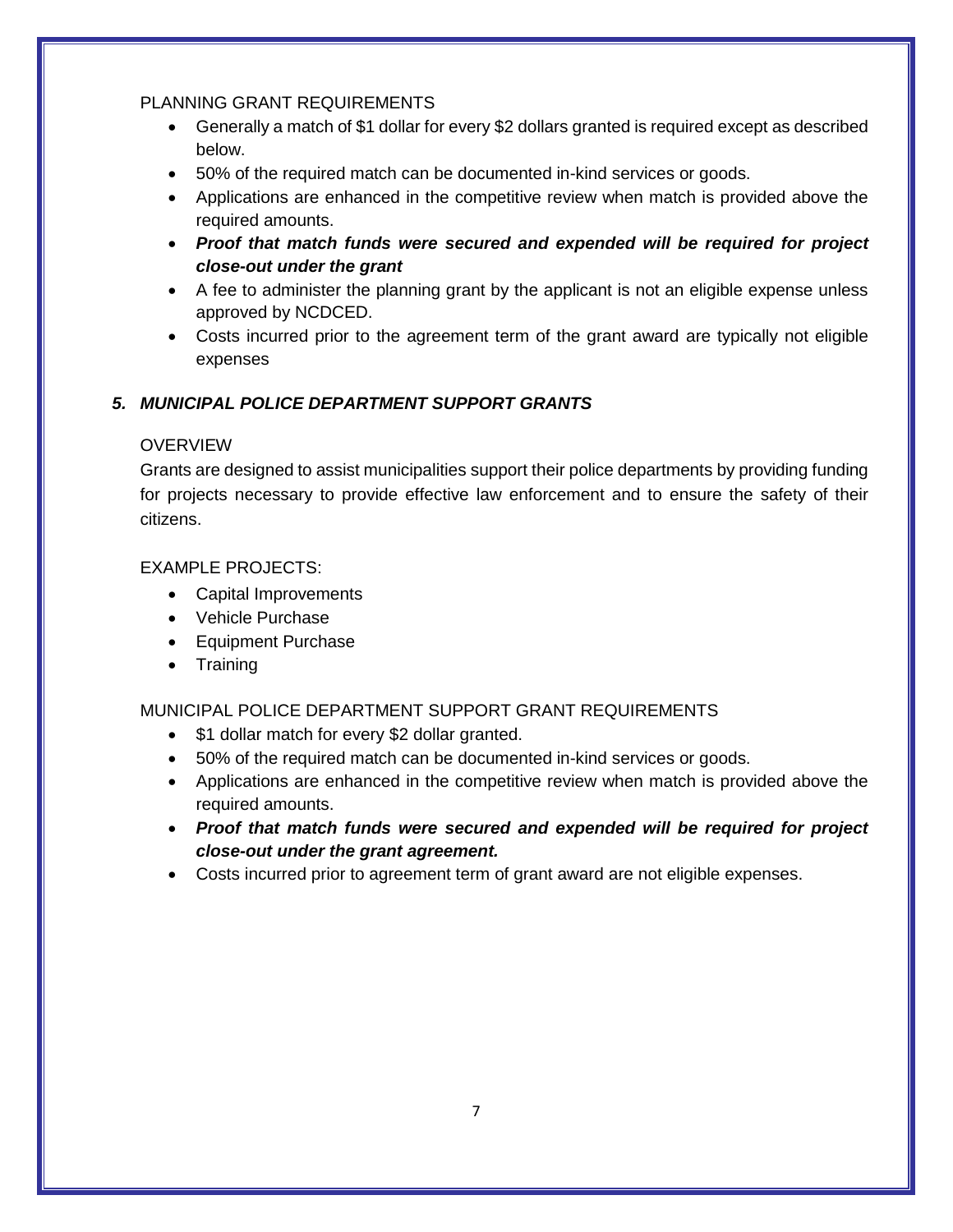# **I. APPLICATION REQUIREMENTS**

**When submitting an application, please be sure to check the appropriate box under "Project Type" on page 2 of the application to indicate for which Grow NORCO Grant you are applying (Capital Improvement, Façade Program, Operations, Planning or Municipal Police Support). INCOMPLETE APPLICATIONS WILL NOT BE REVIEWED.**

# **FOR ALL GRANTS:**

- **Project Narrative –** Describe the community, why the funds are needed, how they will be spent, and the benefit that will result. Be specific so that the reviewer understands the project, understands what is to be accomplished, how it will be accomplished and how the community will benefit.
	- o **Public Purpose –** Describe how the public is served by the funding of this application.
	- o **Discussion of Leverage –** Discuss how the project/activity will leverage additional funds and resources.
	- o **Discussion of Capacity –** Discuss the organization's existing capacity to perform and/or manage the work identified in the proposal and any previous experience in managing similar efforts.
- **Project Budget**  Complete the Grow NORCO Sources and Uses Budget Spreadsheet as completely and as accurately as possible.
- **Financial Statements –** Submit the previous year's audited/accountant prepared financial statements.
- **Evidence of Matching Funds -** Match funds are defined as funds in addition to those funds being requested through this application that are necessary to complete the project. Evidence can be demonstrated in the form of award or commitment letters from federal, state and local governments or agencies, as well as private funding commitments i.e. letter of credit. Evidence that the funds have been expended will be required with the Final Invoice. This may include canceled checks, paid invoices, etc. Applications documenting on hand matching funds will be more competitive than those that do not. Match requirements for organizations with an operating budget of less than \$350K may be waived at the discretion of the County.
- **Project Timeline -** A project timeline that tracks the key activities and the dates necessary to achieving the project's goals and objectives.
- **Cost Estimates/Contracting Requirements** An estimate of how much the project will cost. *Contracting must meet the criteria established in Exhibit 1 hereto, "Contracting Requirements"*.
- **Miscellaneous -** Other information/documentation that NCDCED may identify after the application is submitted**.**
- **W-9** A current copy of the organizations W-9 must be submitted with the application.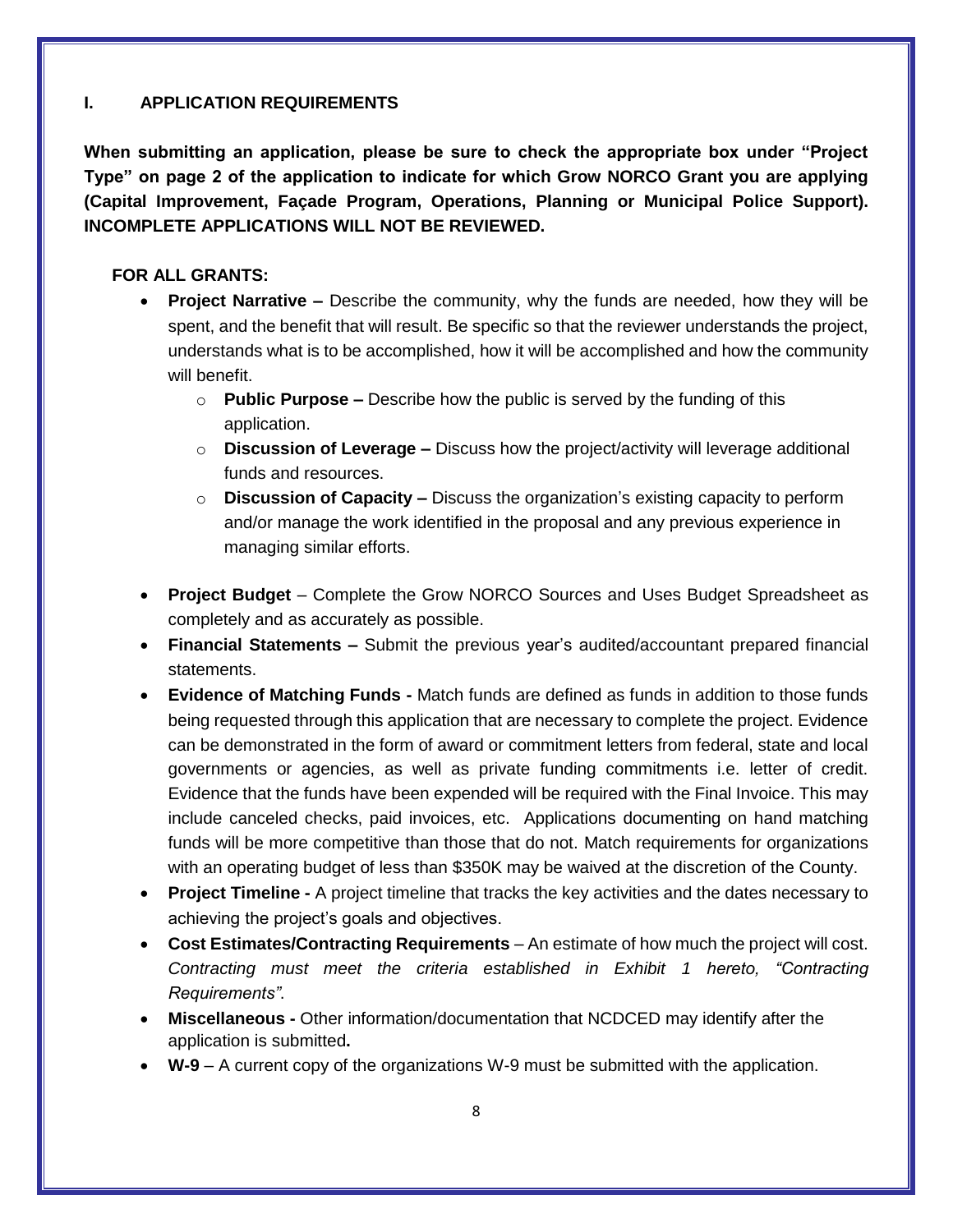**Document Verifying Non**-**Profit Status –** Organization by-laws, charter, articles of incorporation or other documentation that proves non-profit status will be accepted.

# **FOR FAÇADE PROGRAM GRANTS ONLY:**

- **Design Guidelines and Procedures -** Establish program boundaries. Consideration must be given to the number of properties that can be assisted. All properties must be within the target area. For maximum impact, these boundaries can be reduced to include a portion target area.
	- $\circ$  Set design standards. Promoting sensitive and quality rehabilitation is usually done by creating design guidelines that are approved by a local committee and distributed to local property owners. (Programs in historically eligible areas should follow the U.S. Department of the Interior's "Standards for Rehabilitation and Guidelines for Rehabilitating Historic Buildings.")
	- o Define eligible and ineligible applicants and activities.
	- o Work items eligible for assistance must be specified in the local façade guidelines.
	- o Only external improvements are eligible.
	- $\circ$  The quidelines should delineate anything that is eligible outside of the footprint of the building.
- **Policy and Procedures -**. The façade program must have written policies to rely on if disputes arise. All of the necessary forms and the contract document should be included as appendices. This is important for the local organization and business/property owners and should clearly outline the step-by-step procedures a person must follow – from initial inquiry, to final inspection and payment.
	- o Arrangements can be made for merchants who lease buildings and for residential properties located within the target area, if these buildings are addressed in the local façade guidelines.

# **FOR PARTNERSHIP IMPLEMENTATION AND OPERATIONS GRANTS ONLY:**

 **Operational Budget –** Please submit the proposed operational budget of the entity requesting assistance.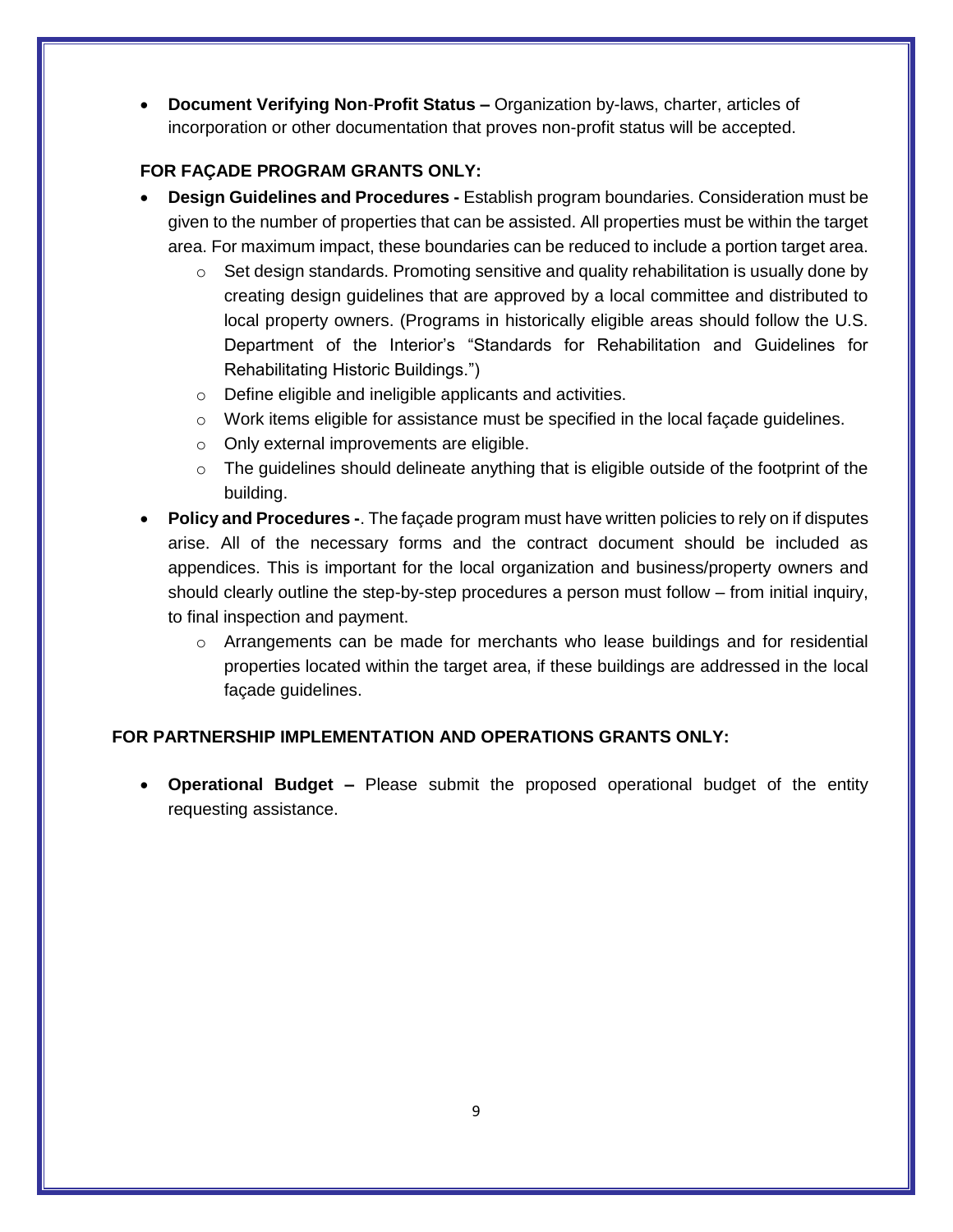# **Exhibit 1**

# **Contracting Requirements**

Contracting shall be done in accordance with all applicable federal, state and local requirements and guidelines. It shall be the responsibility of the Grantee/Subgrantee to ensure that such requirements and guidelines are followed. **Construction projects may be subject to Pennsylvania Prevailing Wage requirements. Please click [here](http://www.dli.pa.gov/Individuals/Labor-Management-Relations/llc/prevailing-wage/Pages/default.aspx) for applicability.** 

# **COMPETITIVE BID REQUIREMENTS**

Any good or service purchased under this grant must be done in accordance with your entity's purchasing requirements or the County's, *whichever is most restrictive*. Northampton County's thresholds are as follows:

| \$1 to \$5,000      | One quote, verbal or written                                                                                                                                                                                                                                        |
|---------------------|---------------------------------------------------------------------------------------------------------------------------------------------------------------------------------------------------------------------------------------------------------------------|
| \$5,001 to \$24,999 | Minimum three (3) written quotes. Written documentation must be<br>attached to the transaction, and shall indicate which qualified vendor(s)<br>were contacted, their responses, the date, and other pertinent information<br>besides price, such as delivery, etc. |
| \$25,000 and above  | Need to be procured utilizing a formally advertised public bid                                                                                                                                                                                                      |

Documented costs may include quotes or advertisements (i.e.: online cost comparisons). Remember to keep copies of all quotes/costs in your project record, as this verifies you followed the appropriate procurement method. Selecting a good or service through the Commonwealth of Pennsylvania's cooperative purchasing program administered by the Department of General Services (DGS) Bureau of Procurement, the COSTARS Program, is an acceptable alternative to the methods listed above.

# **PREPARING FOR COMPETITIVE BIDS**

The first step in most projects is to document the specific work to be done in order to competitively solicit bids from contractors. On a small project where total construction costs are not expected to exceed \$25,000.00, you may only wish to use an existing estimate or specifications to solicit written estimates from contractors. Most subgrantees work with an architectural, engineering or other project management firm to develop a bid package that ensures you select the most qualified contractor while complying with local, state, and federal laws and regulations.

Construction projects require specific technical expertise and knowledge of how to comply with state and federal labor requirements. Those not accustomed to overseeing construction projects are highly encouraged to hire a project manager.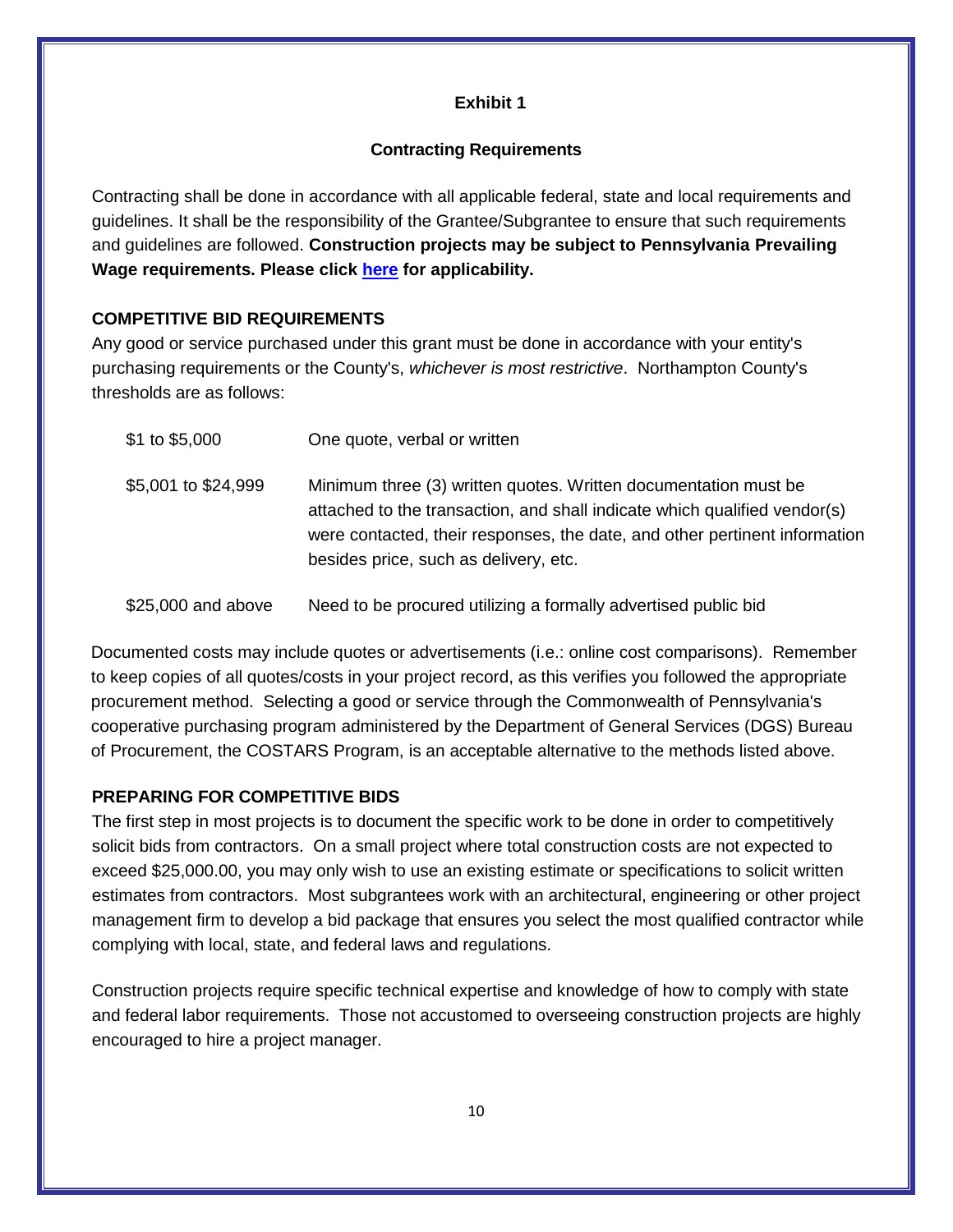# **ACQUISITION OF ARCHITECTURAL/ENGINEERING SERVICES**

When acquiring A/E services to design your site/project, a Request for Proposals (RFP) or a Request for Qualifications (RFQ) may be used. Under an RFQ, you may use competitive proposal procedures whereby the competitors' qualifications are evaluated and the most qualified competitor is selected, subject to negotiation of fair and reasonable compensation. In these instances, price is not used as a selection factor; once the most-qualified firm is identified, only that firm is asked for a price proposal that is subject to negotiation of a fair and reasonable price. If negotiations with the selected firm are unsuccessful, this process is repeated with the next highest-ranked firm, until a fair and reasonably priced contract can be awarded. You must document the basis for your determination of the most qualified competitor and the reasonableness of the contract price.

Note the following requirements if your project is federally funded:

- An RFQ may not be used to purchase other services performed by architects and engineers  $(24$  CFR 85.36(d) $(3)(v)$ ). Additional services offered by A/E firms, such as preparation of bid packets, project management or grant writing, must be selected based on lowest cost (using an RFP or other appropriate small purchasing method).
- You cannot award a contract to any person or firm that develops or drafts specifications, requirements, statements of work, invitations for bids, and/or requests for proposals (24 CFR 84.43).
- Architects or engineers selected by municipalities may be reimbursed through your grant if documentation can be supplied that the firm had been selected using an appropriate procurement methodology within the previous three (3) years of the Start Date of the sub-grant agreement and the contract specifically includes project management activities in the scope of services. Otherwise, these costs cannot be paid under the grant.

# **VENDOR PREFERENCE**

When contracts or subcontracts are expected to exceed \$25,000 and are funded in whole or in part by state or federal funds, opportunities must to afforded to businesses and organizations which are eligible for preferential treatment under a variety of laws, Executive Orders, etc. (e.g., the Small Business Act). Eligible organizations include: small, small disadvantaged, women-owned, historically underutilized business zone (HUBZone), veteran-owned, and service disabled veteran-owned small businesses. These requirements historically included only Minority Owned or Women Owned Businesses (MBE/WBE). While certain funding sources (i.e.: HUD) may only ask for reporting on certain classifications of businesses, including all preferred classes in your preferred bidding process will ensure that all newly emerging requirements are met.

You and any prime contractors are required to advise and provide the maximum practicable opportunity for participation to small and diverse businesses. For federally funded projects, the target participation levels are 5% for minority owned business enterprises and 3% for women owned business enterprises.

Requirements under both state and federally funded projects can be met by accessing the current listing of state-certified Small and Diverse Firms at the following website: <http://www.dgs.internet.state.pa.us/suppliersearch>